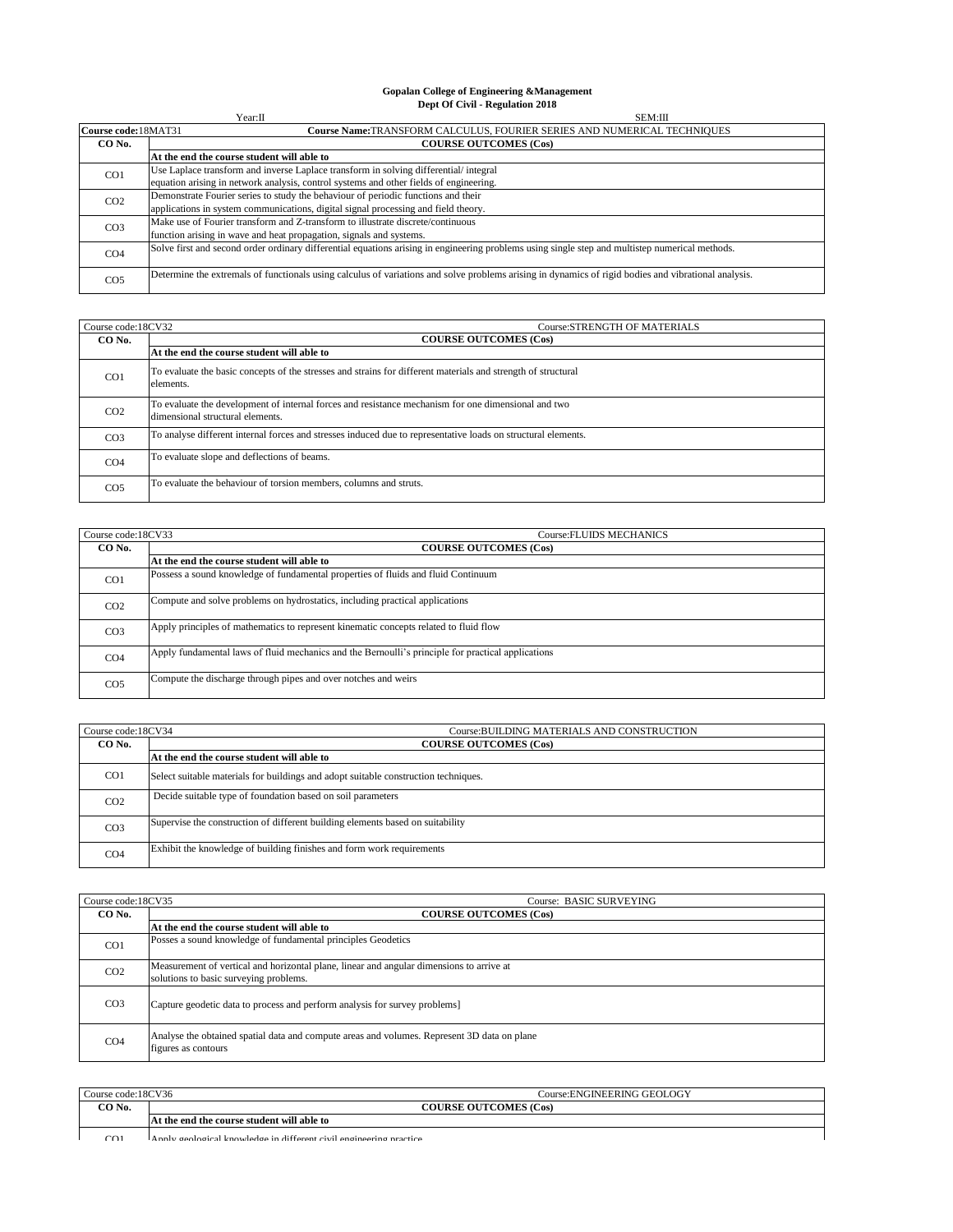| w               | pappry georogical mownedge in unrerent cryn engineering praetice.                                                                                           |
|-----------------|-------------------------------------------------------------------------------------------------------------------------------------------------------------|
| CO <sub>2</sub> | Students will acquire knowledge on durability and competence of foundation rocks, and confidence enough<br>to use the best building materials.              |
| CO <sub>3</sub> | Civil Engineers are competent enough for the safety, stability, economy and the of the structures that they<br>construct.                                   |
| CO <sub>4</sub> | Able to solve various issues related to ground water exploration, build up dams, bridges, tunnels which are<br>often confronted with ground water problems. |
| CO <sub>5</sub> | Intelligent enough to apply GIS, GPS and remote sensing as a latest tool in different civil engineering<br>construction                                     |

| Course code:18CVL37 | Course: COMPUTER AIDED BUILDING PLANNING AND DRAWING                                                   |
|---------------------|--------------------------------------------------------------------------------------------------------|
| CO No.              | <b>COURSE OUTCOMES (Cos)</b>                                                                           |
|                     | At the end the course student will able to                                                             |
| CO <sub>1</sub>     | Prepare, read and interpret the drawings in a professional set up.                                     |
| CO <sub>2</sub>     | Knowthe procedures of submission of drawings and Develop working and submission drawings for building. |
| CO <sub>3</sub>     | Plananddesignaresidentialorpublicbuildingasperthegivenrequirements.                                    |

| Course code:18CVL38 | Course: BUILDING MATERIALS TESTING LABORATORY                                                                                                                             |
|---------------------|---------------------------------------------------------------------------------------------------------------------------------------------------------------------------|
| CO No.              | <b>COURSE OUTCOMES (Cos)</b>                                                                                                                                              |
|                     | At the end the course student will able to                                                                                                                                |
| CO <sub>1</sub>     | Reproduce the basic knowledge of mathematics and engineering in finding the strength in tension,                                                                          |
|                     | compression, shear and torsion.                                                                                                                                           |
| CO <sub>2</sub>     | Identify, formulate and solve engineering problems of structural elements subjected to flexure.                                                                           |
| CO <sub>3</sub>     | Construct flips-flops, counters and shift registers                                                                                                                       |
| CO <sub>4</sub>     | Evaluate the impact of engineering solutions on the society and also will be aware of contemporary<br>issues regarding failure of structures due to unsuitable materials. |

| Course code:18CPC39/49 | Course:CONSTITUTION OF INDIA, PROFESSIONAL ETHICS AND CYBER LAW (CPC)             |
|------------------------|-----------------------------------------------------------------------------------|
| CO No.                 | <b>COURSE OUTCOMES (Cos)</b>                                                      |
|                        | At the end the course student will able to                                        |
| CO <sub>1</sub>        | Have constitutional knowledge and legal literacy.                                 |
| CO <sub>2</sub>        | Understand Engineering and Professional ethics and responsibilities of Engineers. |
| CO <sub>3</sub>        | Understand the the cybercrimes and cyber laws for cyber safety measures.          |

| Course code:18MATDIP31 | Course: ADDITIONAL MATHEMATICS - I                                                                   |
|------------------------|------------------------------------------------------------------------------------------------------|
| CO No.                 | <b>COURSE OUTCOMES (Cos)</b>                                                                         |
|                        | At the end the course student will able to                                                           |
| CO <sub>1</sub>        | Apply concepts of complex numbers and vector algebra to analyze the problems arising in related area |
| CO <sub>2</sub>        | Use derivatives and partial derivatives to calculate rate of change of multivariate functions.       |
| CO <sub>3</sub>        | Analyze position, velocity and acceleration in two and three dimensions of vector valued functions.  |
| CO <sub>4</sub>        | Learn techniques of integration including the evaluation of double and triple integrals.             |
| CO <sub>5</sub>        | Identify and solve first order ordinary differential equations                                       |

| Year:II<br><b>SEM:IV</b> |                                                                                                                             |
|--------------------------|-----------------------------------------------------------------------------------------------------------------------------|
| Course code:18MAT41      | Course:COMPLEX ANALYSIS, PROBABILITY AND STATISTICAL METHODS                                                                |
| CO No.                   | <b>COURSE OUTCOMES (Cos)</b>                                                                                                |
|                          | At the end the course student will able to                                                                                  |
| CO <sub>1</sub>          | Use the concepts of analytic function and complex potentials to solve the problems arising in electromagnetic field theory. |
|                          | Utilize conformal transformation and complex integral arising in aerofoil theory, fluid flow                                |
| CO <sub>2</sub>          | visualization and image processing.                                                                                         |
|                          | Apply discrete and continuous probability distributions in analyzing the probability models                                 |
| CO <sub>3</sub>          | arising in engineering field.                                                                                               |
|                          | Make use of the correlation and regression analysis to fit a suitable mathematical model for                                |
| CO <sub>4</sub>          | the statistical data.                                                                                                       |
|                          | Construct joint probability distributions and demonstrate the validity of testing the                                       |
| CO <sub>5</sub>          | hypothesis.                                                                                                                 |

| Course code:18CV42 | <b>Course: ANALYSIS OF DETERMINATE STRUCTURES</b>                         |
|--------------------|---------------------------------------------------------------------------|
| CO <sub>No.</sub>  | <b>COURSE OUTCOMES (Cos)</b>                                              |
|                    | At the end the course student will able to                                |
| CO <sub>1</sub>    | Identify different forms of structural systems.                           |
| CO <sub>2</sub>    | Construct ILD and analyse the beams and trusses subjected to moving loads |
| CO <sub>3</sub>    | Design sinusoidal and non-sinusoidal oscillators.                         |
| CO <sub>4</sub>    | Determine the stress resultants in arches and cables.                     |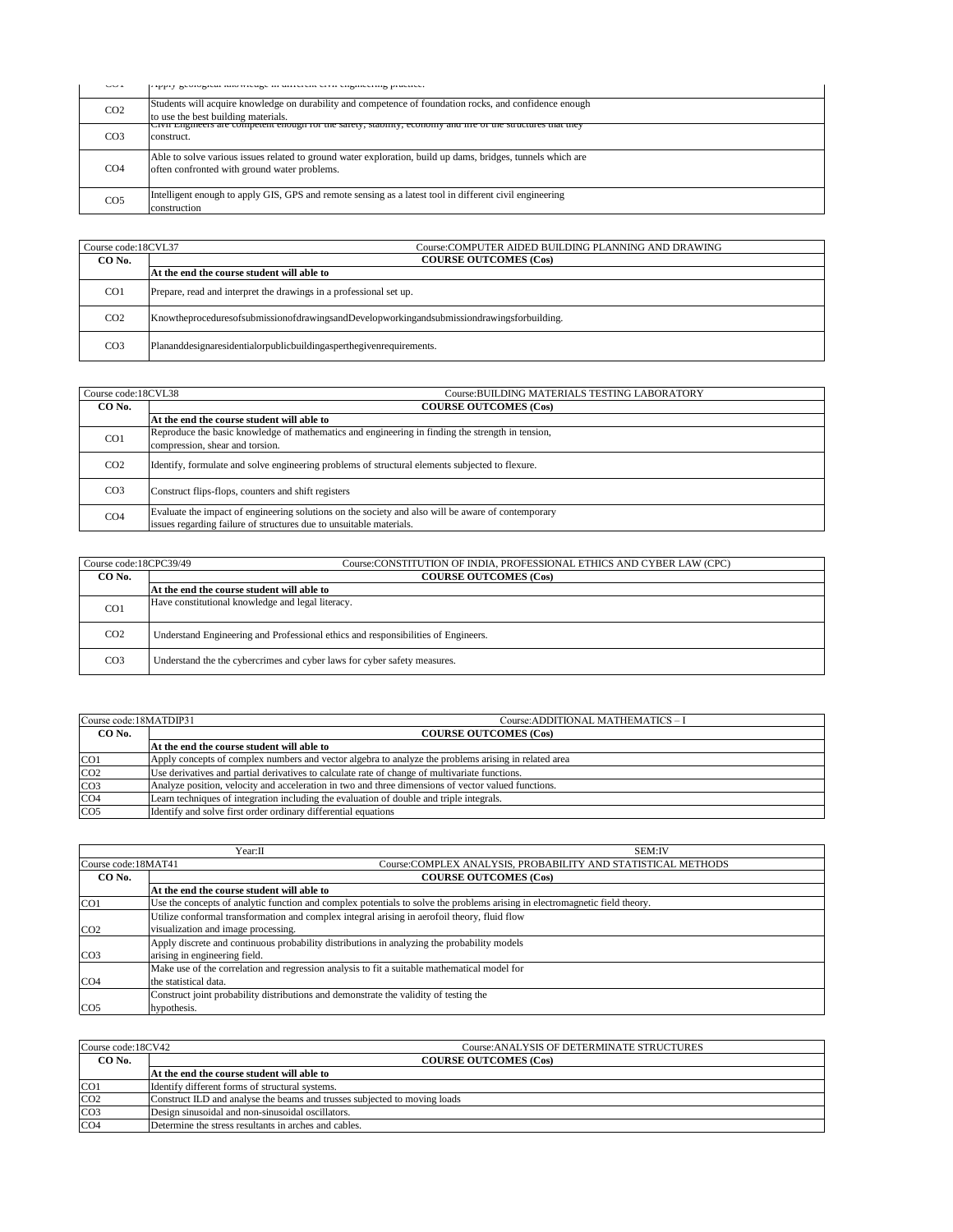| Course code:18CV43<br>Course: APLIED HYDRUALICS |                                                                                                 |
|-------------------------------------------------|-------------------------------------------------------------------------------------------------|
| CO No.                                          | <b>COURSE OUTCOMES (Cos)</b>                                                                    |
|                                                 | At the end the course student will able to                                                      |
|                                                 | Apply dimensional analysis to develop mathematical modeling and compute the parametric          |
| CO <sub>1</sub>                                 | values in prototype by analyzing the corresponding model parameters                             |
| CO <sub>2</sub>                                 | Design the open channels of various cross sections including economical channel sections        |
| CO <sub>3</sub>                                 | Apply Energy concepts to flow in open channel sections, Calculate Energy dissipation,           |
| CO <sub>4</sub>                                 | Compute water surface profiles at different conditions                                          |
|                                                 | Design turbines for the given data, and to know their operation characteristics under different |
| CO <sub>5</sub>                                 | operating conditions                                                                            |

| Course code:18CV44 | Course: CONCRETE TECHNOLOGY                                                                   |
|--------------------|-----------------------------------------------------------------------------------------------|
| CO No.             | <b>COURSE OUTCOMES (Cos)</b>                                                                  |
|                    | At the end the course student will able to                                                    |
|                    | Relate material characteristics and their influence on microstructure of concrete.            |
| CO <sub>1</sub>    |                                                                                               |
| CO <sub>2</sub>    | Distinguish concrete behavior based on its fresh and hardened properties.                     |
|                    | Illustrate proportioning of different types of concrete mixes for required fresh and hardened |
| CO <sub>3</sub>    | properties using professional codes.                                                          |
| CO <sub>4</sub>    | Adopt suitable concreting methods to place the concrete based on requirement.                 |
| CO <sub>5</sub>    | Select a suitable type of concrete based on specific application.                             |

| Course code:18CV45 | Course: ADVANCED SURVEYING                                                                           |
|--------------------|------------------------------------------------------------------------------------------------------|
| CO No.             | <b>COURSE OUTCOMES (Cos)</b>                                                                         |
|                    | At the end the course student will able to                                                           |
| CO <sub>1</sub>    | Apply the knowledge of geometric principles to arrive at surveying problems                          |
|                    | Use modern instruments to obtain geo-spatial data and analyse the same to appropriate                |
| CO <sub>2</sub>    | engineering problems.                                                                                |
|                    | Capture geodetic data to process and perform analysis for survey problems with the use of electronic |
| CO <sub>3</sub>    | instruments:                                                                                         |
| CO <sub>4</sub>    | Design and implement the different types of curves for deviating type of alignments.                 |

| Course code:18CV46 | Course: WATER SUPPLY AND TREATMENT ENGINEERING                                                                                   |
|--------------------|----------------------------------------------------------------------------------------------------------------------------------|
| CO No.             | <b>COURSE OUTCOMES (Cos)</b>                                                                                                     |
|                    | At the end the course student will able to                                                                                       |
|                    | Estimate average and peak water demand for a community.                                                                          |
| CO <sub>1</sub>    |                                                                                                                                  |
|                    | Evaluate available sources of water, quantitatively and qualitatively and make appropriate choice                                |
| CO <sub>2</sub>    | for a community.                                                                                                                 |
|                    | Evaluate water quality and environmental significance of various parameters and plan suitable treatment                          |
| CO <sub>3</sub>    | system                                                                                                                           |
| CO <sub>4</sub>    | Design a comprehensive water treatment and distribution system to purify and distribute water to the required quality standards. |

| Course code:18CVL47<br>Course: ENGINEERING GEOLOGY LABORATORY |                                                                                                        |
|---------------------------------------------------------------|--------------------------------------------------------------------------------------------------------|
| CO <sub>No.</sub>                                             | <b>COURSE OUTCOMES (Cos)</b>                                                                           |
|                                                               | At the end the course student will able to                                                             |
|                                                               | The students able to identify the minerals, rocks and utilize them effectively in civil engineering    |
| CO <sub>1</sub>                                               | practices.                                                                                             |
|                                                               | The students will interpret and understand the geological conditions of the area for implementation of |
| CO <sub>2</sub>                                               | civil engineering projects.                                                                            |
|                                                               | The students will interpret subsurface information such as thickness of soil, weathered zone, depth of |
| CO <sub>3</sub>                                               | hard rock and saturated zone by using geophysical methods.                                             |
|                                                               | The students will learn the techniques in the interpretation of LANDSAT Imageries to find out the      |
| CO <sub>4</sub>                                               | lineaments and other structural features for the given area.                                           |
| CO <sub>5</sub>                                               | The students will be able to identify the different structures in the field.                           |
|                                                               |                                                                                                        |
|                                                               |                                                                                                        |
| Course code:18CVL48                                           | Course: FLUID MECHANICS AND HYDRAULIC MACHINES LABORATORY                                              |
| CO <sub>No.</sub>                                             | <b>COURSE OUTCOMES (Cos)</b>                                                                           |
|                                                               | At the end the course student will able to                                                             |
| CO1                                                           | Properties of fluids and the use of various instruments for fluid flow measurement.                    |
| CO <sub>2</sub>                                               | Working of hydraulic machines under various conditions of working and their characteristics.           |
|                                                               |                                                                                                        |
| Course code: 18MATDIP41                                       | Course: ADDITIONAL MATHEMATICS - II                                                                    |

| CO No.           | <b>COURSE OUTCOMES (Cos)</b>                                                               |
|------------------|--------------------------------------------------------------------------------------------|
|                  | At the end the course student will able to                                                 |
| CO <sub>1</sub>  | Solve systems of linear equations using matrix algebra.                                    |
| CO <sub>2</sub>  | Apply the knowledge of numerical methods in modelling and solving of engineering problems. |
| CO <sub>3</sub>  | Apply the knowledge of numerical methods in modelling and solving of engineering problems. |
| $\overline{CO4}$ | Classify partial differential equations and solve them by exact methods.                   |
| CO <sub>5</sub>  | Apply elementary probability theory and solve related problems.                            |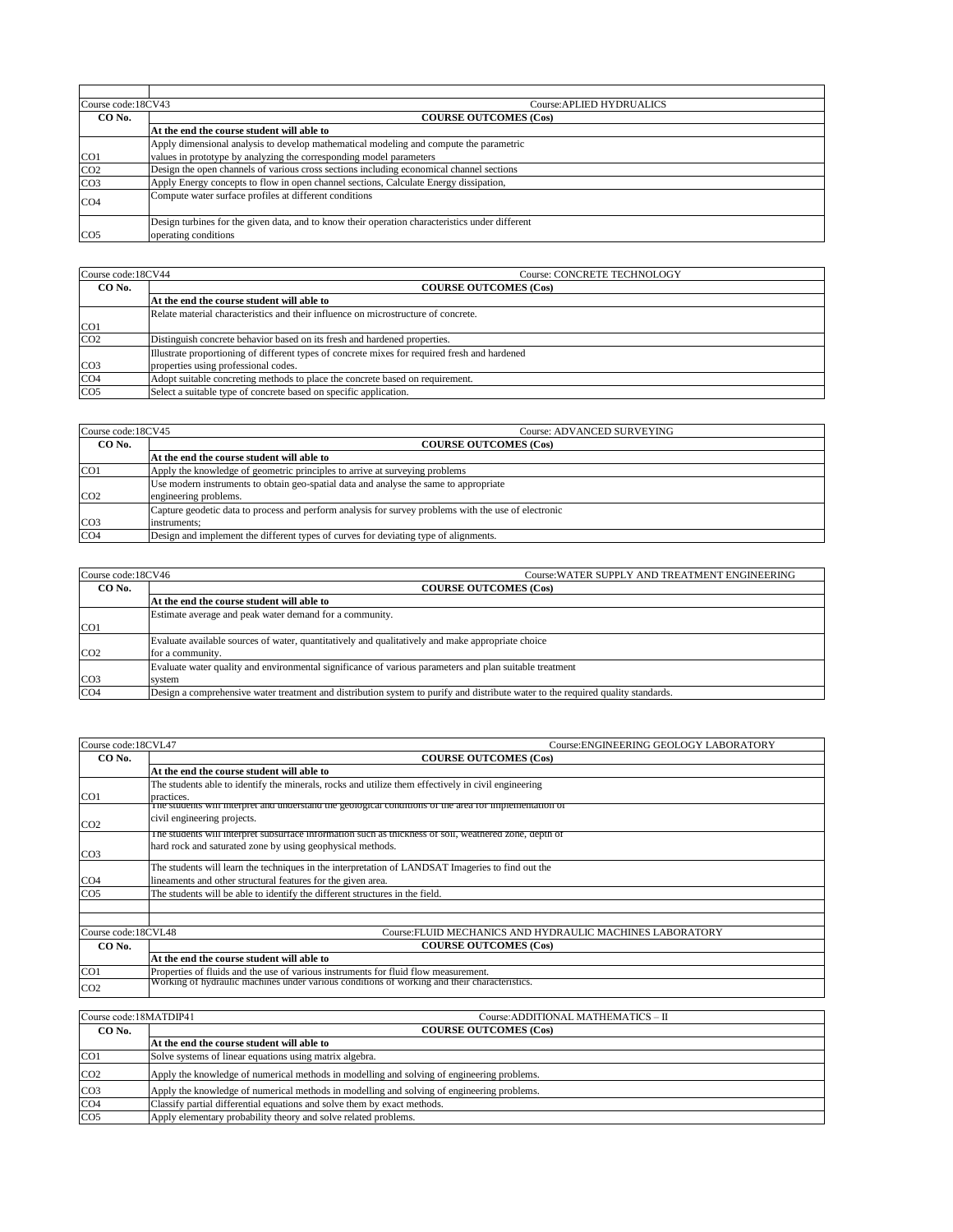|                    | Year:III<br>SEM:V                                                                                                                              |
|--------------------|------------------------------------------------------------------------------------------------------------------------------------------------|
| Course code:18CV51 | Course: CONSTRUCTION MANAGEMENT AND ENTREPRENEURSHIP                                                                                           |
| CO No.             | <b>COURSE OUTCOMES (Cos)</b>                                                                                                                   |
|                    | At the end the course student will able to                                                                                                     |
|                    | Prepare a project plan based on requirements and prepare schedule of a project by understanding the                                            |
| CO1                | activities and their sequence.                                                                                                                 |
| CO <sub>2</sub>    | Understand labour output, equipment efficiency to allocate resources required for an activity / project to achieve desired quality and safety. |
| CO <sub>3</sub>    | Analyze the economics of alternatives and evaluate benefits and profits of a construction activity based on monetary value and time value.     |
| CO <sub>4</sub>    | Establish as an ethical entrepreneur and establish an enterprise utilizing the provisions offered by the federal agencies.                     |
|                    |                                                                                                                                                |

| Course code:18CV52 | <b>Course: ANALYSIS OF INDETERMINATE STRUCTURES</b>                                                                                  |
|--------------------|--------------------------------------------------------------------------------------------------------------------------------------|
| CO No.             | <b>COURSE OUTCOMES (Cos)</b>                                                                                                         |
|                    | At the end the course student will able to                                                                                           |
| CO <sub>1</sub>    | Determine the moment in indeterminate beams and frames having variable moment of inertia and subsidence using slope defection method |
| CO <sub>2</sub>    | Determine the moment in indeterminate beams and frames of no sway and sway using moment distribution method.                         |
| CO <sub>3</sub>    | Construct the bending moment diagram for beams and frames by Kani's method.                                                          |
| CO <sub>4</sub>    | Construct the bending moment diagram for beams and frames using flexibility method                                                   |
| CO <sub>5</sub>    | Analyze the beams and indeterminate frames by system stiffness method.                                                               |

| Course code:18CV53 | <b>Course: DESIGN OF RC STRUCTURAL ELEMENTS</b>                                                                |
|--------------------|----------------------------------------------------------------------------------------------------------------|
| CO No.             | <b>COURSE OUTCOMES (Cos)</b>                                                                                   |
|                    | At the end the course student will able to                                                                     |
| CO <sub>1</sub>    | Understand the design philosophy and principles.                                                               |
| CO <sub>2</sub>    | Solve engineering problems of RC elements subjected to flexure, shear and torsion.                             |
| CO <sub>3</sub>    | Demonstrate the procedural knowledge in designs of RC structural elements such as slabs, columns and footings. |
| CO <sub>4</sub>    | Owns professional and ethical responsibility.                                                                  |

| Course code:18CV54 | Course: BASIC GEOTECHNICAL ENGINEERING                                                                                                        |
|--------------------|-----------------------------------------------------------------------------------------------------------------------------------------------|
| CO No.             | <b>COURSE OUTCOMES (Cos)</b>                                                                                                                  |
|                    | At the end the course student will able to                                                                                                    |
| CO <sub>1</sub>    | Ability to plan and execute geotechnical site investigation program for different civil engineering projects                                  |
| CO <sub>2</sub>    | Understanding of stress distribution and resulting settlement beneath the loaded footings on sand and clayey soils                            |
| CO <sub>3</sub>    | Ability to estimate factor of safety against failure of slopes and to compute lateral pressure distribution behind earth retaining structures |
|                    | Ability to determine bearing capacity of soil and achieve proficiency in proportioning shallow isolated and combined                          |
| CO <sub>4</sub>    | footings for uniform bearing pressure                                                                                                         |
| CO <sub>5</sub>    | Capable of estimating load carrying capacity of single and group of piles                                                                     |

| Course code:18CV55 | Course: MUNICIPAL WASTEWATER ENGINEERING                                                 |
|--------------------|------------------------------------------------------------------------------------------|
| CO No.             | <b>COURSE OUTCOMES (Cos)</b>                                                             |
|                    | At the end the course student will able to                                               |
| CO <sub>1</sub>    | Select the appropriate sewer appurtenances and materials in sewer network.               |
| CO <sub>2</sub>    | Design the sewers network and understand the self purification process in flowing water. |
| CO <sub>3</sub>    | Deisgn the varies physic- chemical treatment units                                       |
| CO <sub>4</sub>    | Design the various biological treatment units                                            |
| CO <sub>5</sub>    | Design various AOPs and low cost treatment units.                                        |

| Course code:18CV56 | Course: HIGHWAY ENGINEERING                                                                                                                                   |  |
|--------------------|---------------------------------------------------------------------------------------------------------------------------------------------------------------|--|
| CO No.             | <b>COURSE OUTCOMES (Cos)</b>                                                                                                                                  |  |
|                    | At the end the course student will able to                                                                                                                    |  |
|                    | Acquire the capability of proposing a new alignment or re-alignment of existing roads, conduct necessary field investigation for generation of required data. |  |
| CO <sub>1</sub>    |                                                                                                                                                               |  |
| CO <sub>2</sub>    | Evaluate the engineering properties of the materials and suggest the suitability of the same for pavement construction.                                       |  |
| CO <sub>3</sub>    | Design road geometrics, structural components of pavement and drainage.                                                                                       |  |
| CO <sub>4</sub>    | Evaluate the highway economics by few select methods and also will have a basic knowledge of various highway financing concepts.                              |  |

| Course code:18CVL57<br><b>Course: SURVEYING PRACTICE</b> |                                                                                                     |  |
|----------------------------------------------------------|-----------------------------------------------------------------------------------------------------|--|
| CO No.                                                   | <b>COURSE OUTCOMES (Cos)</b>                                                                        |  |
|                                                          | At the end the course student will able to                                                          |  |
| CO <sub>1</sub>                                          | Apply the basic principles of engineering surveying and for linear and angular measurements.        |  |
| CO <sub>2</sub>                                          | Comprehendeffectivelyfieldproceduresrequiredforaprofessionalsurveyor.                               |  |
| CO <sub>3</sub>                                          | Use techniques, skills and conventional surveying instruments necessary f o r engineering practice. |  |

| Course code:18CVL58 | Course: CONCRETE AND HIGHWAY MATERIALS LABORATORY                                                       |  |
|---------------------|---------------------------------------------------------------------------------------------------------|--|
| CO No.              | <b>COURSE OUTCOMES (Cos)</b>                                                                            |  |
|                     | At the end the course student will able to                                                              |  |
| CO <sub>1</sub>     | Able to interpret the experimental results of concrete and highway materials based on laboratory tests. |  |
| CO <sub>2</sub>     | Determine the quality and suitability of cement.                                                        |  |
| CO <sub>3</sub>     | Design appropriate concrete mix Using Professional codes.                                               |  |
| CO <sub>4</sub>     | Determine strength and quality of concrete.                                                             |  |
| CO <sub>5</sub>     | Evaluate the strength of structural elements using NDT techniques.                                      |  |
| CO <sub>6</sub>     | Test the soil for its suitability as sub grade soil for pavements.                                      |  |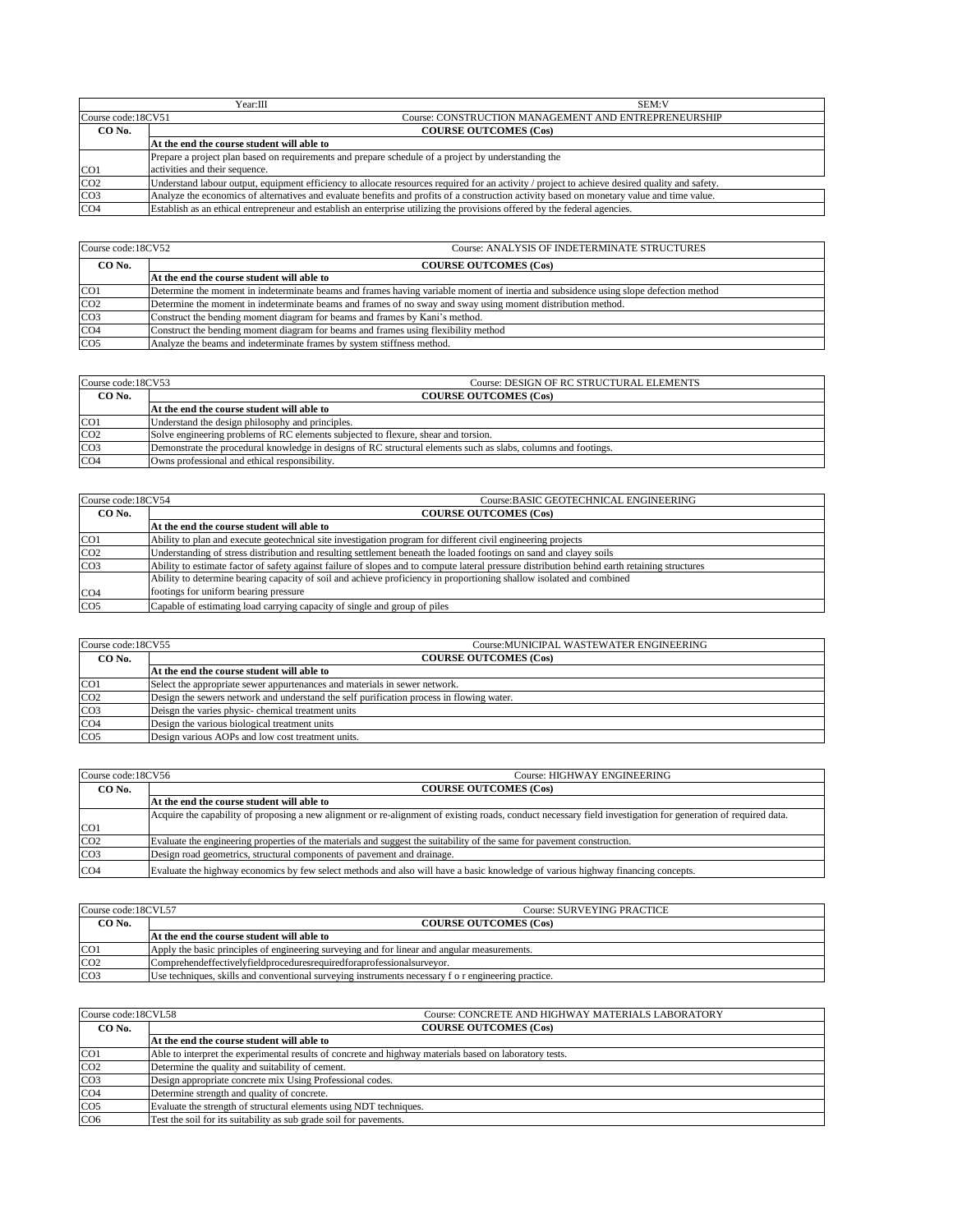| Course code:18CIV59 | <b>Course: ENVIRONMENTAL STUDIES</b>                                                                                                               |  |
|---------------------|----------------------------------------------------------------------------------------------------------------------------------------------------|--|
| CO No.              | <b>COURSE OUTCOMES (Cos)</b>                                                                                                                       |  |
|                     | At the end the course student will able to                                                                                                         |  |
| CO <sub>1</sub>     | Understand the principles of ecology and environmental issues that apply to air, land, and water issues on a global scale,                         |  |
| CO <sub>2</sub>     | Develop critical thinking and/or observation skills, and apply them to the analysis of a problem or question related to the environment.           |  |
| CO <sub>3</sub>     | Demonstrate ecology knowledge of a complex relationship between biotic and a biotic components                                                     |  |
| CO <sub>4</sub>     | Apply their ecological knowledge to illustrate and graph a problem and describe the realities that managers face when dealing with complex issues. |  |

|                    | Year:III<br><b>SEM:VI</b>                                                                                                                                |
|--------------------|----------------------------------------------------------------------------------------------------------------------------------------------------------|
| Course code:18CV61 | Course: DESIGN OF STEEL STRUCTURAL ELEMENTS                                                                                                              |
| CO No.             | <b>COURSE OUTCOMES (Cos)</b>                                                                                                                             |
|                    | At the end the course student will able to                                                                                                               |
|                    |                                                                                                                                                          |
| CO <sub>1</sub>    | Possess knowledge of Steel Structures Advantages and Disadvantages of Steel structures, steel code provisions and plastic behaviour of structural steel. |
| CO <sub>2</sub>    | Understand the Concept of Bolted and Welded connections.                                                                                                 |
| CO <sub>3</sub>    | Understand the Concept of Design of compression members, built-up columns and columns splices.                                                           |
| CO <sub>4</sub>    | Understand the Concept of Design of tension members, simple slab base and gusseted base.                                                                 |
| CO <sub>5</sub>    | Understand the Concept of Design of laterally supported and un-supported steel beams.                                                                    |

| Course code:18CV62 | Course: APPLIED GEOTECHNICAL ENGINEERING                                                                                                                   |  |
|--------------------|------------------------------------------------------------------------------------------------------------------------------------------------------------|--|
| CO No.             | <b>COURSE OUTCOMES (Cos)</b>                                                                                                                               |  |
|                    | At the end the course student will able to                                                                                                                 |  |
| CO <sub>1</sub>    | Ability to plan and execute geotechnical site investigation program for different civil engineering projects                                               |  |
| CO <sub>2</sub>    | Understanding of stress distribution and resulting settlement beneath the loaded footings on sand and clayey soils                                         |  |
| CO <sub>3</sub>    | Ability to estimate factor of safety against failure of slopes and to compute lateral pressure distribution behind earth retaining structures              |  |
|                    |                                                                                                                                                            |  |
| CO <sub>4</sub>    | Ability to determine bearing capacity of soil and achieve proficiency in proportioning shallow isolated and combined footings for uniform bearing pressure |  |
| CO <sub>5</sub>    | Capable of estimating load carrying capacity of single and group of piles                                                                                  |  |

| Course code:18CV63                                                                   | Course: HYDROLOGY AND IRRIGATION ENGINEERING |
|--------------------------------------------------------------------------------------|----------------------------------------------|
| <b>COURSE OUTCOMES (Cos)</b>                                                         |                                              |
| At the end the course student will able to                                           |                                              |
| Understand the importance of hydrology and its components.                           |                                              |
| Measure precipitation and analyze the data and analyze the losses in precipitation.  |                                              |
| Estimate runoff and develop unit hydrographs.                                        |                                              |
| Find the benefits and ill-effects of irrigation.                                     |                                              |
| Find the quantity of irrigation water and frequency of irrigation for various crops. |                                              |
| Find the canal capacity, design the canal and compute the reservoir capacity.        |                                              |
|                                                                                      |                                              |

| Course code:18CV641 | Course: MATRIX METHOD OF STRUCTURAL ANALYSIS                                                                                                                    |  |
|---------------------|-----------------------------------------------------------------------------------------------------------------------------------------------------------------|--|
| CO No.              | <b>COURSE OUTCOMES (Cos)</b>                                                                                                                                    |  |
|                     | At the end the course student will able to                                                                                                                      |  |
| CO <sub>1</sub>     | Evaluate the structural systems to application of concepts of flexibility and stiffness matrices for simple problems.                                           |  |
|                     |                                                                                                                                                                 |  |
| CO <sub>2</sub>     | Identify, formulate and solve engineering problems with respect to flexibility and stiffness matrices as applied to continuous beams, rigid frames and trusses. |  |
|                     |                                                                                                                                                                 |  |
| CO <sub>3</sub>     | Identify, formulate and solve engineering problems by application of concepts of direct stiffness method as applied to continuous beams and trusses.            |  |
| CO <sub>4</sub>     | Evaluate secondary stresses.                                                                                                                                    |  |

| Course code:18CV642 |                                                                                 | Course: SOLID WASTE MANAGEMENT |
|---------------------|---------------------------------------------------------------------------------|--------------------------------|
| CO No.              | <b>COURSE OUTCOMES (Cos)</b>                                                    |                                |
|                     | At the end the course student will able to                                      |                                |
| CO <sub>1</sub>     | Analyse existing solid waste management system and to identify their drawbacks. |                                |
| CO <sub>2</sub>     | Evaluate different elements of solid waste management system.                   |                                |
| CO <sub>3</sub>     | Suggest suitable scientific methods for solid waste management elements.        |                                |
| CO <sub>4</sub>     | Design suitable processing system and evaluate disposal sites.                  |                                |

| Course code:18CV643 | Course: ALTERNATE BUILDING MATERIALS                                                                                                                                  |  |
|---------------------|-----------------------------------------------------------------------------------------------------------------------------------------------------------------------|--|
| CO No.              | <b>COURSE OUTCOMES (Cos)</b>                                                                                                                                          |  |
|                     | At the end the course student will able to                                                                                                                            |  |
| CO <sub>1</sub>     | Solve the problems of Environmental issues concerned to building materials and cost effective building technologies;                                                  |  |
|                     | Select appropriate type of masonry unit and mortar for civil engineering constructions; also they are able to Design Structural Masonry Elements under Axial          |  |
| CO <sub>2</sub>     | Compression.                                                                                                                                                          |  |
|                     | Analyse different alternative building materials which will be suitable for specific climate and in an environmentally sustainable manner. Also capable of suggesting |  |
| CO <sub>3</sub>     | suitable agro and industrial wastes as a building material.                                                                                                           |  |
|                     | Recommend various types of alternative building materials and technologies and design a energy efficient building by considering local climatic condition and         |  |
| CO <sub>4</sub>     | building material.                                                                                                                                                    |  |

| Course code:18CV644 | Course: GROUND IMPROVEMENT TECHNIOUES                                                          |
|---------------------|------------------------------------------------------------------------------------------------|
| $\circ$ O No.       | <b>COURSE OUTCOMES (Cos)</b>                                                                   |
|                     | At the end the course student will able to                                                     |
| CO <sub>1</sub>     | Give solutions to solve various problems associated with soil formations having less strength. |
|                     |                                                                                                |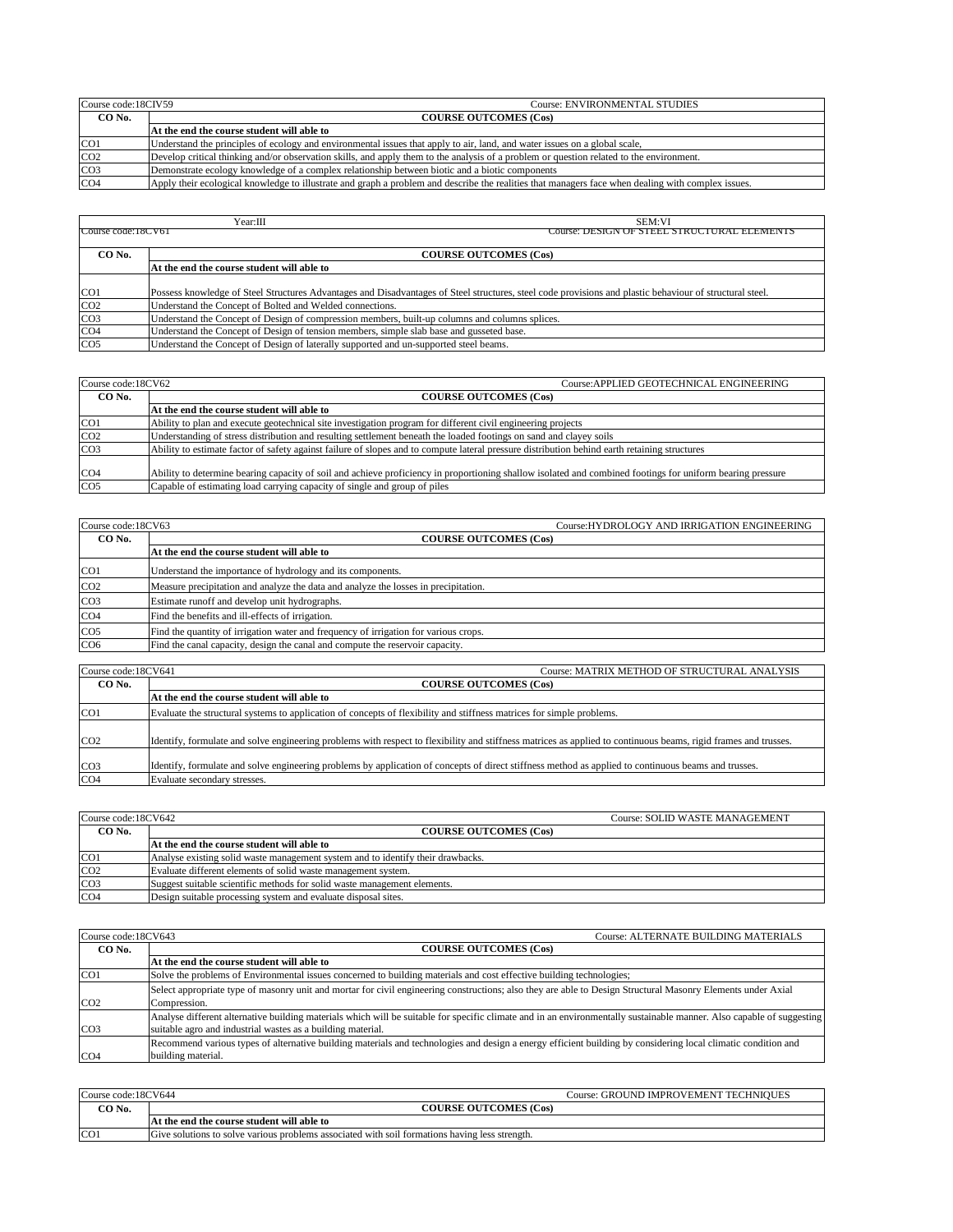| ICO <sub>2</sub> | the various methods of ground improvement techniques depending upon the requirements.                                                                            |  |
|------------------|------------------------------------------------------------------------------------------------------------------------------------------------------------------|--|
|                  | utilize properly the locally available materials and techniques for ground improvement so that economy in the design of foundations of various civil engineering |  |
| CO <sub>3</sub>  | structures                                                                                                                                                       |  |

| Course code:18CV645<br>Course: RAILWAYS, HARBOUR, TUNNELING AND AIRPORTS |                                                                                                                                                                      |  |
|--------------------------------------------------------------------------|----------------------------------------------------------------------------------------------------------------------------------------------------------------------|--|
| CO No.                                                                   | <b>COURSE OUTCOMES (Cos)</b>                                                                                                                                         |  |
|                                                                          | At the end the course student will able to                                                                                                                           |  |
| CO <sub>1</sub>                                                          | Acquires capability of choosing alignment and also design geometric aspects of railway system, runway and taxiway.                                                   |  |
| CO <sub>2</sub>                                                          | Suggest and estimate the material quantity required for laying a railway track and also will be able to determine the hauling capacity of a locomotive.              |  |
| CO <sub>3</sub>                                                          | Develop layout plan of airport, harbor, dock and will be able relate the gained knowledge to identify required type of visual and/or navigational aids for the same. |  |
| CO <sub>4</sub>                                                          | Apply the knowledge gained to conduct surveying, understand the tunneling activities.                                                                                |  |

| Course code:18CV651 |                                                                                                   | Course: REMOTE SENSING AND GIS |
|---------------------|---------------------------------------------------------------------------------------------------|--------------------------------|
| CO <sub>No.</sub>   | <b>COURSE OUTCOMES (Cos)</b>                                                                      |                                |
|                     | At the end the course student will able to                                                        |                                |
| CO <sub>1</sub>     | Collectdataanddelineatevariouselementsfromthesatelliteimageryusingtheirspectralsignature.         |                                |
| CO <sub>2</sub>     | Analyze different features of ground information to create raster or vector data.                 |                                |
| CO <sub>3</sub>     | Perform digital classification and created if ferent the matic maps for solving specific problems |                                |
| CO <sub>4</sub>     | Make decision based on the GIS analysis on thematic maps.                                         |                                |

| Course code:18CV652 | <b>Course: TRAFFIC ENGINEERING</b>                                                                   |  |
|---------------------|------------------------------------------------------------------------------------------------------|--|
| CO No.              | <b>COURSE OUTCOMES (Cos)</b>                                                                         |  |
|                     | At the end the course student will able to                                                           |  |
| CO <sub>1</sub>     | Understandthehumanfactorsandvehicularfactorsintrafficengineeringdesign.                              |  |
| CO <sub>2</sub>     | Conductdifferenttypesoftrafficsurveysandanalysisofcollecteddatausingstatisticalconcepts.             |  |
| CO <sub>3</sub>     | Useanappropriatetrafficflowtheoryandtocomprehend the capacity $\&$ signalized intersection analysis. |  |
| CO <sub>4</sub>     | Understand the basic knowledge of Intelligent Transportation System.                                 |  |

| Course code:18CV653 | Course: OCCUPATIONAL HEALTH AND SAFETY                                                                                                                            |  |
|---------------------|-------------------------------------------------------------------------------------------------------------------------------------------------------------------|--|
| CO No.              | <b>COURSE OUTCOMES (Cos)</b>                                                                                                                                      |  |
|                     | At the end the course student will able to                                                                                                                        |  |
| CO <sub>1</sub>     | Identifyhazardsintheworkplacethatposeadangerorthreattotheirsafetyorhealth,orthatofothers.                                                                         |  |
| CO <sub>2</sub>     | Controlunsafeorunhealthyhazardsandproposemethodstoeliminatethehazard.                                                                                             |  |
|                     | Present a coherent analysis of a potential safety or health hazard both verbally and in writing, citing the occupational Health and Safety Regulations as well as |  |
| CO <sub>3</sub>     | supported legislation.                                                                                                                                            |  |
| CO <sub>4</sub>     | Discuss the role of health and safety in the workplace pertaining to the responsibilities of workers, managers, supervisors.                                      |  |
| CO <sub>5</sub>     | Identify the decisions required to maintain protection of the environment, workplace as well as personal health and safety.                                       |  |

| Course code:18CV654 | Course: SUSTAINABILITY CONCEPTS IN CIVIL ENGINEERING                                                                                                        |  |
|---------------------|-------------------------------------------------------------------------------------------------------------------------------------------------------------|--|
| CO No.              | <b>COURSE OUTCOMES (Cos)</b>                                                                                                                                |  |
|                     | At the end the course student will able to                                                                                                                  |  |
| CO <sub>1</sub>     | Learn the sustainability concepts; understand the role and responsibility of engineers in sustainable development.                                          |  |
| CO <sub>2</sub>     | Quantify sustainability, and resource availability, Rationalize the sustainability based on scientific merits.                                              |  |
| CO <sub>3</sub>     | Understand and apply sustainability concepts in construction practices, designs, product developments and processes across various engineering disciplines. |  |
| CO <sub>4</sub>     | Make a decision in applying green engineering concepts and become a lifelong advocate of sustainability in society.                                         |  |

| Course code:18CVL66 | Course: SOFTWARE APPLICATION LABORATORY                                                                                    |
|---------------------|----------------------------------------------------------------------------------------------------------------------------|
| CO No.              | <b>COURSE OUTCOMES (Cos)</b>                                                                                               |
|                     | At the end the course student will able to                                                                                 |
| CO <sub>1</sub>     | use software skills in a professional set up to automate the work and thereby reduce cycle time for completion of the work |

| Course code:18CVL67 | Course: ENVIRONMENTAL ENGINEERING LABORATORY                                                      |
|---------------------|---------------------------------------------------------------------------------------------------|
| CO No.              | <b>COURSE OUTCOMES (Cos)</b>                                                                      |
|                     | At the end the course student will able to                                                        |
| CO <sub>1</sub>     | Acquire capability to conduct experiments and estimate the concentration of different parameters. |
| CO <sub>2</sub>     | Compare the result with standards and discuss based on the purpose of analysis.                   |
| CO <sub>3</sub>     | Determine type of treatment, degree of treatment for water and waste water.                       |
| CO <sub>4</sub>     | Identify the parameter to be analyzed for the student project work in environmental stream.       |

| Course code:18CVP68                    | <b>Course: EXTENSIVE SURVEY PROJECT</b>                                                                                                                                                        |
|----------------------------------------|------------------------------------------------------------------------------------------------------------------------------------------------------------------------------------------------|
| CO No.<br><b>COURSE OUTCOMES (Cos)</b> |                                                                                                                                                                                                |
|                                        | At the end the course student will able to                                                                                                                                                     |
| CO <sub>1</sub>                        | Apply Surveying knowledge and tools effectively for the projects                                                                                                                               |
| CO <sub>2</sub>                        | Understanding Task environment, Goals, responsibilities, Task focus, working in Teams towards common goals, Organizational performance expectations,<br>technical and behavioral competencies. |
| CO <sub>3</sub>                        | Application of individual effectiveness skills in team and organizational context, goal setting, time management, communication and presentation skills.                                       |
| CO <sub>4</sub>                        | Professional etiquettes at workplace, meeting and general                                                                                                                                      |
| CO <sub>5</sub>                        | Establishing trust based relationships in teams & organizational environment                                                                                                                   |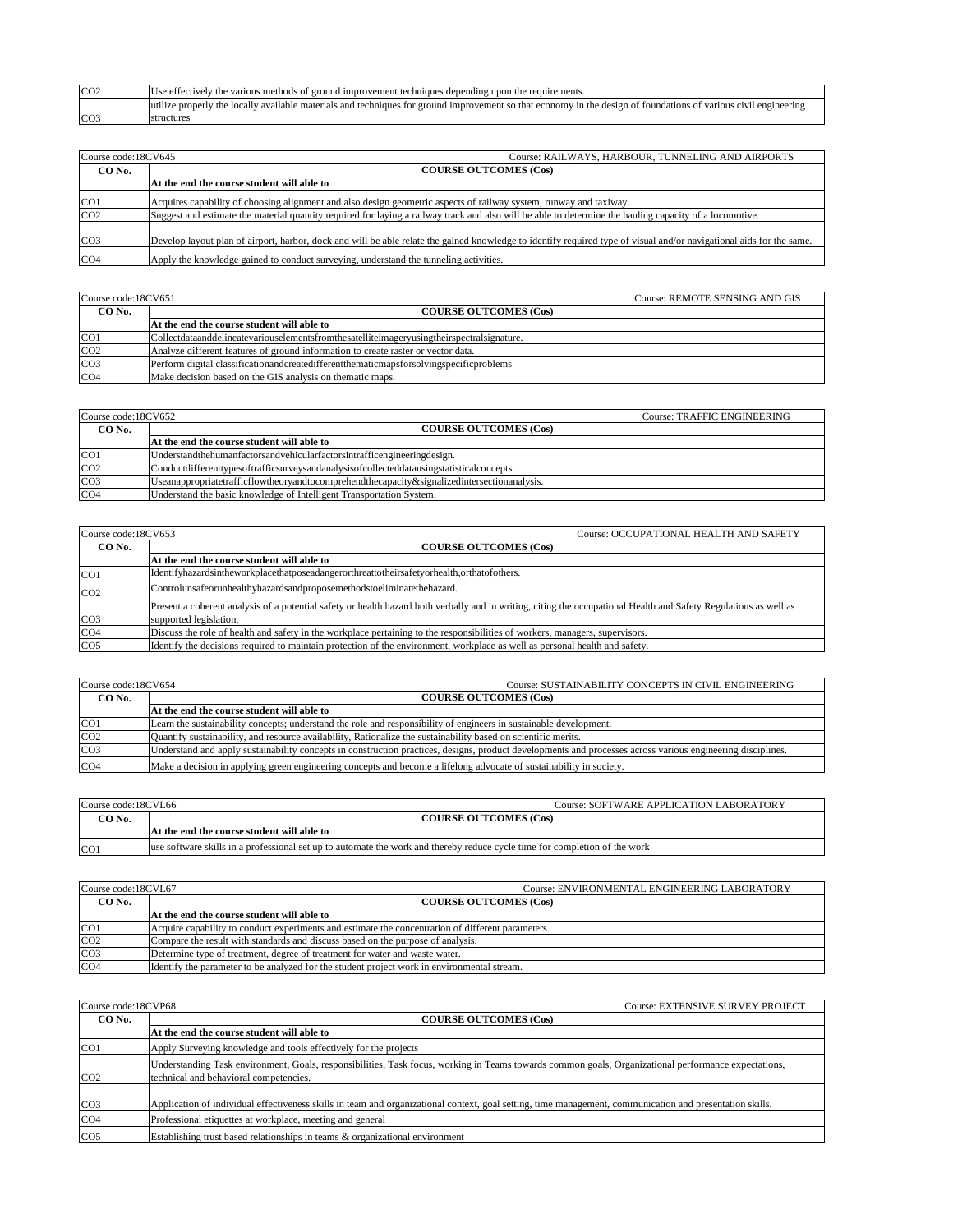| CO <sub>6</sub> | $-$<br>. environment<br>ontlict res<br>Inder<br>conflicts.<br>solution<br>and<br>ational:<br>$\cdots$ toward<br>con:<br>"standing<br>$^{\circ}$ OUICES $\cdot$<br>stvle<br>team<br>$\mathbf{C}^+$ |
|-----------------|---------------------------------------------------------------------------------------------------------------------------------------------------------------------------------------------------|

|                    | Year:IV<br>SEM:VII                                                                                                                  |
|--------------------|-------------------------------------------------------------------------------------------------------------------------------------|
| Course code:18CV71 | Course: QUANTITY SURVEYING AND CONTRACT                                                                                             |
| CO No.             | <b>COURSE OUTCOMES (Cos)</b>                                                                                                        |
|                    | At the end the course student will able to                                                                                          |
| CO <sub>1</sub>    | Taking out quantities and work out the cost and preparation of abstract for the estimated cost for various civil engineering works. |
| CO <sub>2</sub>    | Prepare detailed and abstract estimates for various road works, structural works and water supply and sanitary works.               |
| CO <sub>3</sub>    | Prepare the specifications and analyze the rates for various items of work.                                                         |
| CO <sub>4</sub>    | Assess contract and tender documents for various construction works.                                                                |
| CO <sub>5</sub>    | Prepare valuation reports of buildings.                                                                                             |

| Course code:18CV72 | <b>Course: DESIGN OF RCC AND STEEL STRUCTURES</b>                                                                                                  |
|--------------------|----------------------------------------------------------------------------------------------------------------------------------------------------|
| CO <sub>No.</sub>  | <b>COURSE OUTCOMES (Cos)</b>                                                                                                                       |
|                    | At the end the course student will able to                                                                                                         |
| CO <sub>1</sub>    | Students will acquire the basic knowledge in design of RCC and Steel Structures.                                                                   |
| CO <sub>2</sub>    | Students will have the ability to follow design procedures as per codal provisions and skills to arrive at structurally safe RC and Steel members. |

| Course code:18CV731 | Course: THEORY OF ELASTICITY                                                                                    |  |
|---------------------|-----------------------------------------------------------------------------------------------------------------|--|
| CO No.              | <b>COURSE OUTCOMES (Cos)</b>                                                                                    |  |
|                     | At the end the course student will able to                                                                      |  |
| CO <sub>1</sub>     | Ability to apply knowledge of mechanics and mathematics to model elastic bodies as continuum.                   |  |
| CO <sub>2</sub>     | Ability to formulate boundary value problems; and calculate stresses and strains.                               |  |
| CO <sub>3</sub>     | Ability to comprehend constitutive relations for elastic solids and compatibility constraints.                  |  |
| CO <sub>4</sub>     | Ability to solve two-dimensional problems (plane stress and plane strain) using the concept of stress function. |  |

| Course code:18CV732 |                                                                                                     | Course: AIR POLLUTION AND CONTROL |
|---------------------|-----------------------------------------------------------------------------------------------------|-----------------------------------|
| CO No.              | <b>COURSE OUTCOMES (Cos)</b>                                                                        |                                   |
|                     | At the end the course student will able to                                                          |                                   |
| CO <sub>1</sub>     | Identify the major sources of air pollution and understand their effects on health and environment. |                                   |
| CO <sub>2</sub>     | Evaluate the dispersion of air pollutants in the atmosphere and to develop air quality models.      |                                   |
| CO <sub>3</sub>     | Ascertain and evaluate sampling techniques for atmospheric and stack pollutants.                    |                                   |
| CO <sub>4</sub>     | Choose and design control techniques for particulate and gaseous emissions.                         |                                   |

| CULLISU CULLULULU 1.JJ |                                                                                                                                                                                                  |  |
|------------------------|--------------------------------------------------------------------------------------------------------------------------------------------------------------------------------------------------|--|
| CO No.                 | <b>COURSE OUTCOMES (Cos)</b>                                                                                                                                                                     |  |
|                        | At the end the course student will able to                                                                                                                                                       |  |
| ICO <sub>1</sub>       | Students will be able to evaluate and assess the suitability of any pavement material to be used in various components of pavement by conducting required tests as<br>per IS, IRC specifications |  |
| CO <sub>2</sub>        | Students will be able to formulate the proportions of different sizes of aggregates to suit gradation criteria for various mixes as per MORTH and also design<br>bituminous mixes.               |  |
| CO <sub>3</sub>        | Students will be competent to adapt suitable modern technique and equipment for speedy and economic construction.                                                                                |  |
| CO <sub>4</sub>        | Student will be able to execute the construction of embankment, flexible, rigid pavement and perform required quality control tests at different stages of pavement<br>construction.             |  |

| Course code:18CV 734 |                                                                      | Course: GROUND WATER HYDRAULICS |
|----------------------|----------------------------------------------------------------------|---------------------------------|
| CO No.               | <b>COURSE OUTCOMES (Cos)</b>                                         |                                 |
|                      | At the end the course student will able to                           |                                 |
| CO <sub>1</sub>      | Find the characteristics of aquifers.                                |                                 |
| CO <sub>2</sub>      | Estimate the quantity of ground water by various methods.            |                                 |
| CO <sub>3</sub>      | Locate the zones of ground water resources.                          |                                 |
| CO <sub>4</sub>      | Select particular type of well and augment the ground water storage. |                                 |

| Course code:18CV735 |                                                                                                             | <b>Course: MASONRY STRUCTURES</b> |
|---------------------|-------------------------------------------------------------------------------------------------------------|-----------------------------------|
| CO No.              | <b>COURSE OUTCOMES (Cos)</b>                                                                                |                                   |
|                     | At the end the course student will able to                                                                  |                                   |
| CO <sub>1</sub>     | Select suitable material for masonry construction by understanding engineering properties.                  |                                   |
| CO <sub>2</sub>     | Compute loads, load combinations and analyze the stresses in masonry.                                       |                                   |
| CO <sub>3</sub>     | Design masonry under compression (Axial load) for various requirements and conditions.                      |                                   |
| CO <sub>4</sub>     | Design masonry under bending (Eccentric, lateral, transverse load) for various requirements and conditions. |                                   |
| CO <sub>5</sub>     | Assess the behavior of shear wall and reinforced masonry.                                                   |                                   |

| Course code:18CV741 |                                                    | Course: EARTHOUAKE ENGINEERING |
|---------------------|----------------------------------------------------|--------------------------------|
| $\circ$ O No.       | <b>COURSE OUTCOMES (Cos)</b>                       |                                |
|                     | <b>At the end the course student will able to</b>  |                                |
| CO <sub>1</sub>     | Acquire basic knowledge of engineering seismology. |                                |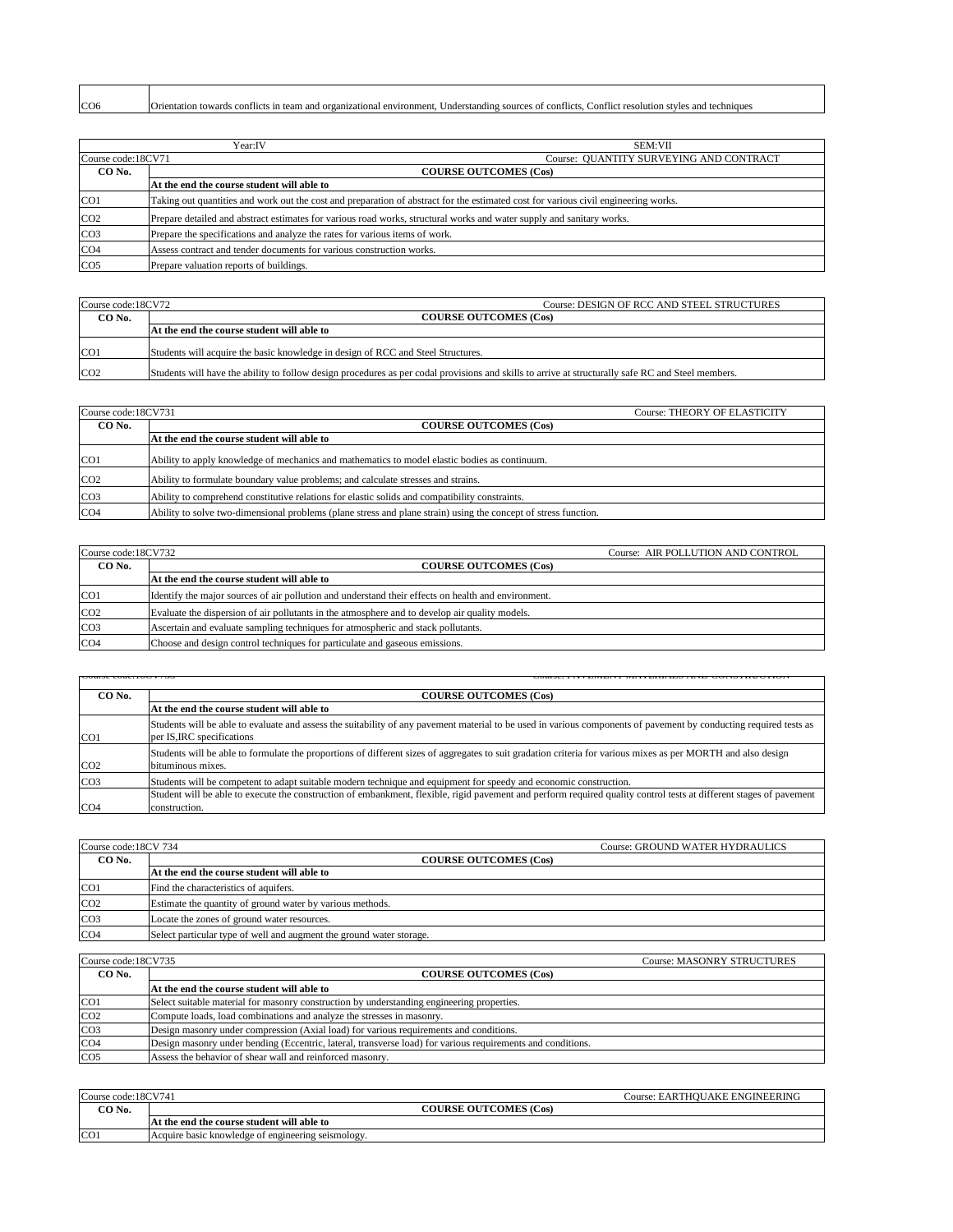| CO <sub>2</sub>  | Develop response spectra for a given earthquake time history and its implementation to estimate response of a given structure.                            |  |
|------------------|-----------------------------------------------------------------------------------------------------------------------------------------------------------|--|
| CO <sub>3</sub>  | Understanding of causes and types of damages to civil engineering structures during different earthquake scenarios.                                       |  |
|                  |                                                                                                                                                           |  |
| CO <sub>4</sub>  | Analyze multi-storied structures modeled as shear frames and determine lateral force distribution due to earthquake input motion using IS-1893 procedures |  |
|                  | Comprehend planning and design requirements of earthquake resistant features of RCC and Masonry structures thorough exposure to different IS-codes of     |  |
| ICO <sub>5</sub> | practices.                                                                                                                                                |  |

| Course code:18CV742 | <b>Course: DESIGN CONCEPT OF BUILDING SERVICES</b>                                                    |  |
|---------------------|-------------------------------------------------------------------------------------------------------|--|
| CO No.              | <b>COURSE OUTCOMES (Cos)</b>                                                                          |  |
|                     | At the end the course student will able to                                                            |  |
| CO <sub>1</sub>     | Describe the basics of house plumbing and waste water collection and disposal.                        |  |
| CO <sub>2</sub>     | Discuss the safety and guidelines with respect to fire safety.                                        |  |
| CO <sub>3</sub>     | Describe the issues with respect to quantity of water, rain water harvesting and roof top harvesting. |  |
| CO <sub>4</sub>     | Understand and implement the requirements of thermal comfort in buildings.                            |  |

| Course code:18CV743 | <b>Course: REINFORCED EARTH STRUCTURES</b>                                                                         |  |
|---------------------|--------------------------------------------------------------------------------------------------------------------|--|
| CO No.              | <b>COURSE OUTCOMES (Cos)</b>                                                                                       |  |
|                     | At the end the course student will able to                                                                         |  |
| CO <sub>1</sub>     | identify, formulate reinforced earth techniques that are suitable for different soils and in different structures; |  |
| CO <sub>2</sub>     | understand the laboratory testing concepts of Geo synthetics                                                       |  |
| CO <sub>3</sub>     | design RE retaining structures and Soil Nailing concepts                                                           |  |
| CO <sub>4</sub>     | Determine the load carrying capacity of Foundations resting on RE soil bed.                                        |  |
| CO <sub>5</sub>     | asses the use of Geo synthetics in drainage requirements and landfill designs                                      |  |

| Course code:18CV744 |                                                                    | <b>Course: DESIGN OF HYDRAULIC STRUCTURES</b> |
|---------------------|--------------------------------------------------------------------|-----------------------------------------------|
| CO No.              | <b>COURSE OUTCOMES (Cos)</b>                                       |                                               |
|                     | At the end the course student will able to                         |                                               |
| CO <sub>1</sub>     | Check the stability of gravity dams and design the dam             |                                               |
| CO <sub>2</sub>     | Estimate the quantity of seepage through earth dams.               |                                               |
| CO <sub>3</sub>     | Design spillways and aprons for various diversion works.           |                                               |
| CO <sub>4</sub>     | Select particular type of canal regulation work for canal network. |                                               |

| Course code:18CV745 |                                                                                                                    | Course: URBAN TRANSPORT PLANNING |
|---------------------|--------------------------------------------------------------------------------------------------------------------|----------------------------------|
| CO No.              | <b>COURSE OUTCOMES (Cos)</b>                                                                                       |                                  |
|                     | At the end the course student will able to                                                                         |                                  |
| CO <sub>1</sub>     | Design, conduct and administer surveys to provide the data required for transportation planning.                   |                                  |
| CO <sub>2</sub>     | Supervise the process of data collection about travel behavior and analyze the data for use in transport planning. |                                  |
| CO <sub>3</sub>     | Develop and calibrate modal split, trip generation rates for specific types of land use developments.              |                                  |
| CO <sub>4</sub>     | Adopt the steps that are necessary to complete a long-term transportation plan.                                    |                                  |

| Course code:18CV751 | <b>Course: FINITE ELEMENT METHOD</b>                                                                                                                                                                                                                                 |  |
|---------------------|----------------------------------------------------------------------------------------------------------------------------------------------------------------------------------------------------------------------------------------------------------------------|--|
| CO No.              | <b>COURSE OUTCOMES (Cos)</b>                                                                                                                                                                                                                                         |  |
|                     | At the end the course student will able to                                                                                                                                                                                                                           |  |
| CO1                 | The student will have the knowledge on advanced methods of analysis of structures.                                                                                                                                                                                   |  |
|                     |                                                                                                                                                                                                                                                                      |  |
|                     |                                                                                                                                                                                                                                                                      |  |
| Course code:18CV752 | Course: NUMERICAL METHODS AND APPLICATIONS                                                                                                                                                                                                                           |  |
| CO No.              | <b>COURSE OUTCOMES (Cos)</b>                                                                                                                                                                                                                                         |  |
|                     | At the end the course student will able to                                                                                                                                                                                                                           |  |
| CO <sub>1</sub>     | After studying this course, The students will have a clear perception of the power of numerical techniques, ideas and would be able to demonstrate the applications<br>of these techniques to problems drawn from Industry, management and other engineering fields. |  |

| Course code:18CV753 | Course: ENVIRONMENTAL PROTECTION AND MANAGEMENT                                                                                             |  |  |
|---------------------|---------------------------------------------------------------------------------------------------------------------------------------------|--|--|
| CO <sub>No.</sub>   | <b>COURSE OUTCOMES (Cos)</b>                                                                                                                |  |  |
|                     | At the end the course student will able to                                                                                                  |  |  |
|                     |                                                                                                                                             |  |  |
| CO <sub>1</sub>     | Appreciate the elements of Corporate Environmental Management systems complying to international environmental management system standards. |  |  |
| CO <sub>2</sub>     | Lead pollution prevention assessment team and implement waste minimization options.                                                         |  |  |
| CO <sub>3</sub>     | Develop, Implement, maintain and Audit Environmental Management systems for Organizations.                                                  |  |  |

| Course code:18CVL76 |                                            | <b>Course: COMPUTER AIDED DETAILING OF STRUCTURES</b> |
|---------------------|--------------------------------------------|-------------------------------------------------------|
| CO No.              | <b>COURSE OUTCOMES (Cos)</b>               |                                                       |
|                     | At the end the course student will able to |                                                       |
| CO <sub>1</sub>     | Prepare detailed working drawings          |                                                       |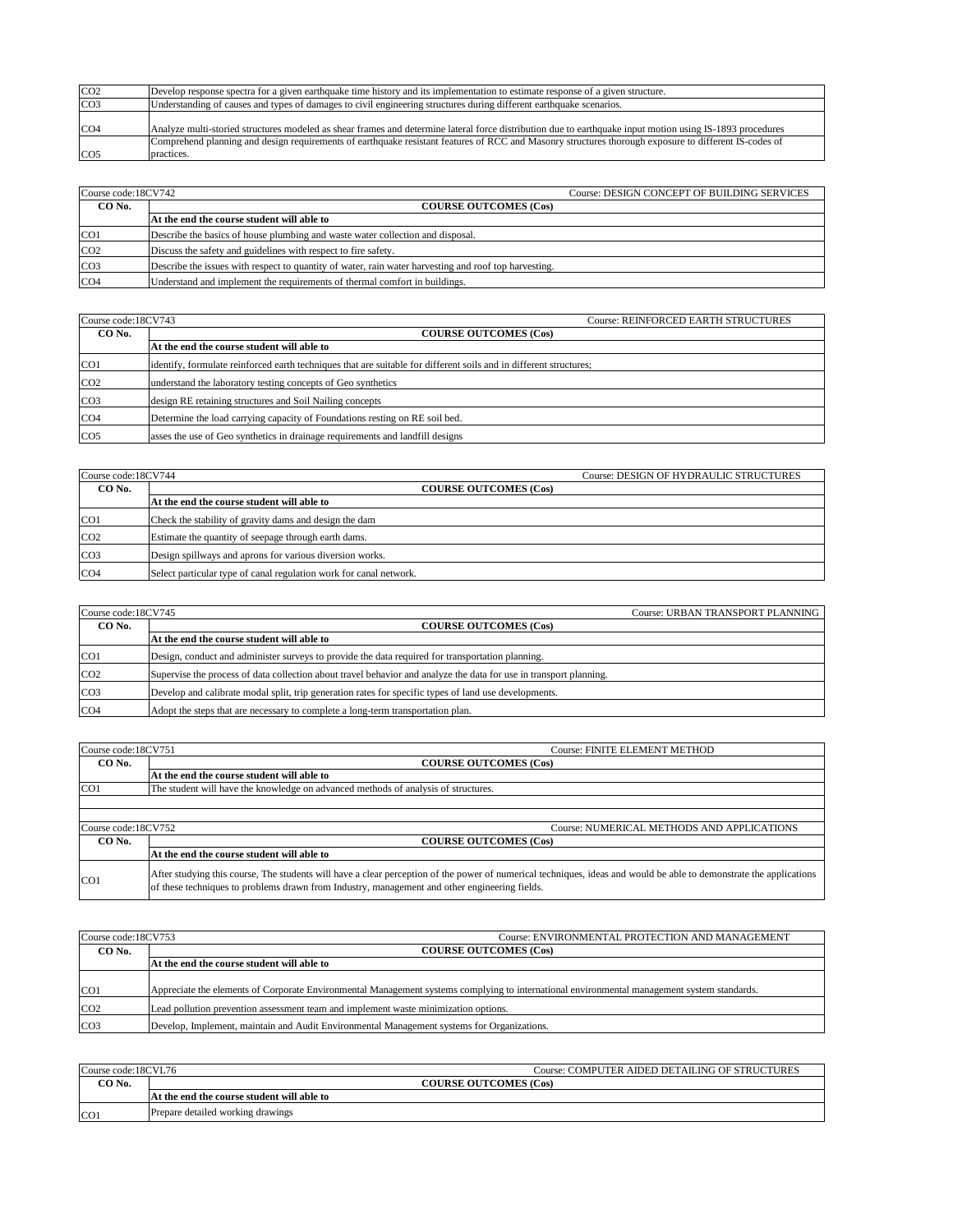| Course code:18CVL77 | Course: GEOTECHNICAL ENGINEERING LABORATORY                                          |  |
|---------------------|--------------------------------------------------------------------------------------|--|
| CO No.              | <b>COURSE OUTCOMES (Cos)</b>                                                         |  |
|                     | At the end the course student will able to                                           |  |
| CO <sub>1</sub>     | Physical and index properties of the soil                                            |  |
| CO <sub>2</sub>     | Classify based on index properties and field identification                          |  |
| CO <sub>3</sub>     | To determine OMC and MDD, plan and assess field compaction program                   |  |
| CO <sub>4</sub>     | Shearstrengthandconsolidationparameterstoassessstrengthanddeformationcharacteristics |  |
| CO <sub>5</sub>     | In-situshear strength characteristics(SPT-Demonstration)                             |  |

|                    | Year:IV                                                                         | SEM:VIII                                     |
|--------------------|---------------------------------------------------------------------------------|----------------------------------------------|
| Course code:18CV81 |                                                                                 | <b>Course: DESIGN OF PRE-STRESSECONCRETE</b> |
| CO No.             | <b>COURSE OUTCOMES (Cos)</b>                                                    |                                              |
|                    | At the end the course student will able to                                      |                                              |
| CO <sub>1</sub>    | Understand the requirement of PSC members for present scenario.                 |                                              |
| CO <sub>2</sub>    | Analyse the stresses encountered in PSC element during transfer and at working. |                                              |
| CO <sub>3</sub>    |                                                                                 |                                              |
| CO <sub>4</sub>    | Capable of analyzing the PSC element and finding its efficiency.                |                                              |
| CO <sub>5</sub>    | Design PSC beam for different requirements.                                     |                                              |

| Course code:18CV821 |                                                     | Course: BRIDGE ENGINEERING |
|---------------------|-----------------------------------------------------|----------------------------|
| CO No.              | <b>COURSE OUTCOMES (Cos)</b>                        |                            |
|                     | At the end the course student will able to          |                            |
| CO <sub>1</sub>     | Understand the load distribution and IRC standards. |                            |
| CO <sub>2</sub>     | Design the slab and T beam bridges.                 |                            |
| CO <sub>3</sub>     | Design Box culvert, pipe culvert                    |                            |
| CO <sub>4</sub>     | Use bearings, hinges and expansion joints and       |                            |
| CO <sub>5</sub>     | Design Piers and abutments.                         |                            |

| Course code:18CV822 |                                                                                       | Course:PREFABRICATED STRUCTURES |
|---------------------|---------------------------------------------------------------------------------------|---------------------------------|
| CO No.              | <b>COURSE OUTCOMES (Cos)</b>                                                          |                                 |
|                     | At the end the course student will able to                                            |                                 |
| CO <sub>1</sub>     | Use modular construction, industrialized construction                                 |                                 |
| CO <sub>2</sub>     | Design prefabricated elements                                                         |                                 |
| CO <sub>3</sub>     | Design some of the prefabricated elements                                             |                                 |
| CO <sub>4</sub>     | Use the knowledge of the construction methods and prefabricated elements in buildings |                                 |

| Course code:18CV823 | Course: ADVANCED FOUNDATION ENGINEERING                                                                              |  |
|---------------------|----------------------------------------------------------------------------------------------------------------------|--|
| CO No.              | <b>COURSE OUTCOMES (Cos)</b>                                                                                         |  |
|                     | At the end the course student will able to                                                                           |  |
| CO <sub>1</sub>     | Estimate the size of isolated and combined foundations to satisfy bearing capacity and settlement criteria.          |  |
| CO <sub>2</sub>     | Estimate the load carrying capacity and settlement of single piles and pile groups including laterally loaded piles. |  |
| CO <sub>3</sub>     | Understand the basics of analysis and design principles of well foundation, drilled piers and caissons.              |  |
| CO <sub>4</sub>     | Understand basics of analysis and design principles of machine foundations.                                          |  |

| Course code:18CV824 | Course: REHABILITATION AND RETROFITTING                                                                            |  |
|---------------------|--------------------------------------------------------------------------------------------------------------------|--|
| CO No.              | <b>COURSE OUTCOMES (Cos)</b>                                                                                       |  |
|                     | At the end the course student will able to                                                                         |  |
| CO <sub>1</sub>     | Identify the causes for structural (Concrete) deterioration.                                                       |  |
| CO <sub>2</sub>     | Assess the type and extent of damage and carry out damage assessment of structures through various types of tests. |  |
| CO <sub>3</sub>     | Recommend maintenance requirements of the buildings and preventive measures against influencing factors.           |  |
| CO <sub>4</sub>     | Select suitable material and suggest an appropriate method for repair and rehabilitation.                          |  |

| Course code:18CV25 |                                                                                                                       | Course: PAVEMENT DESIGN |
|--------------------|-----------------------------------------------------------------------------------------------------------------------|-------------------------|
| CO No.             | <b>COURSE OUTCOMES (Cos)</b>                                                                                          |                         |
|                    | At the end the course student will able to                                                                            |                         |
| CO <sub>1</sub>    | Systematically generate and compile required data's for design of pavement (Highway & Airfield).                      |                         |
| CO <sub>2</sub>    | Analyze stress, strain and deflection by boussinesq's, bur mister's and westergaard's theory.                         |                         |
| CO <sub>3</sub>    | Design rigid payement and flexible payement conforming to IRC58-2002 and IRC37-2001.                                  |                         |
| CO <sub>4</sub>    | Evaluate the performance of the pavement and also develops maintenance statement based on site specific requirements. |                         |

| Course<br>code: | :18CVP83<br>$\mu$ PHASE- $\mu$<br><b>PROJEC</b><br><b>WORK</b><br>course: |
|-----------------|---------------------------------------------------------------------------|
| CO No.          | <b>COUTCOMES</b> (Cos)<br>COURSE                                          |